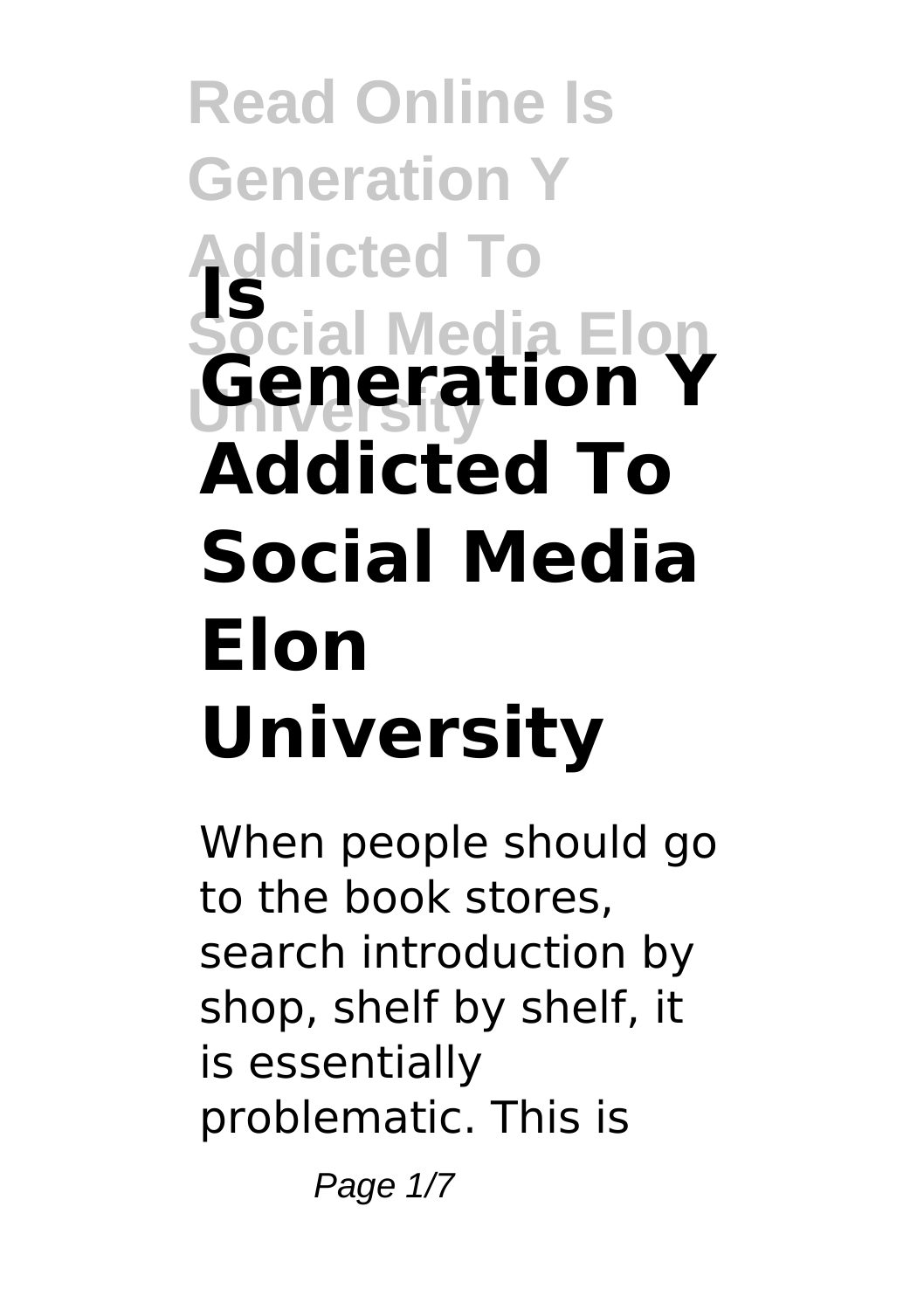**Read Online Is Generation Y Addicted To** why we allow the ebook compilations in **University** agreed ease you to this website. It will look guide **is generation y addicted to social media elon university** as you such as.

By searching the title, publisher, or authors of guide you essentially want, you can discover them rapidly. In the house, workplace, or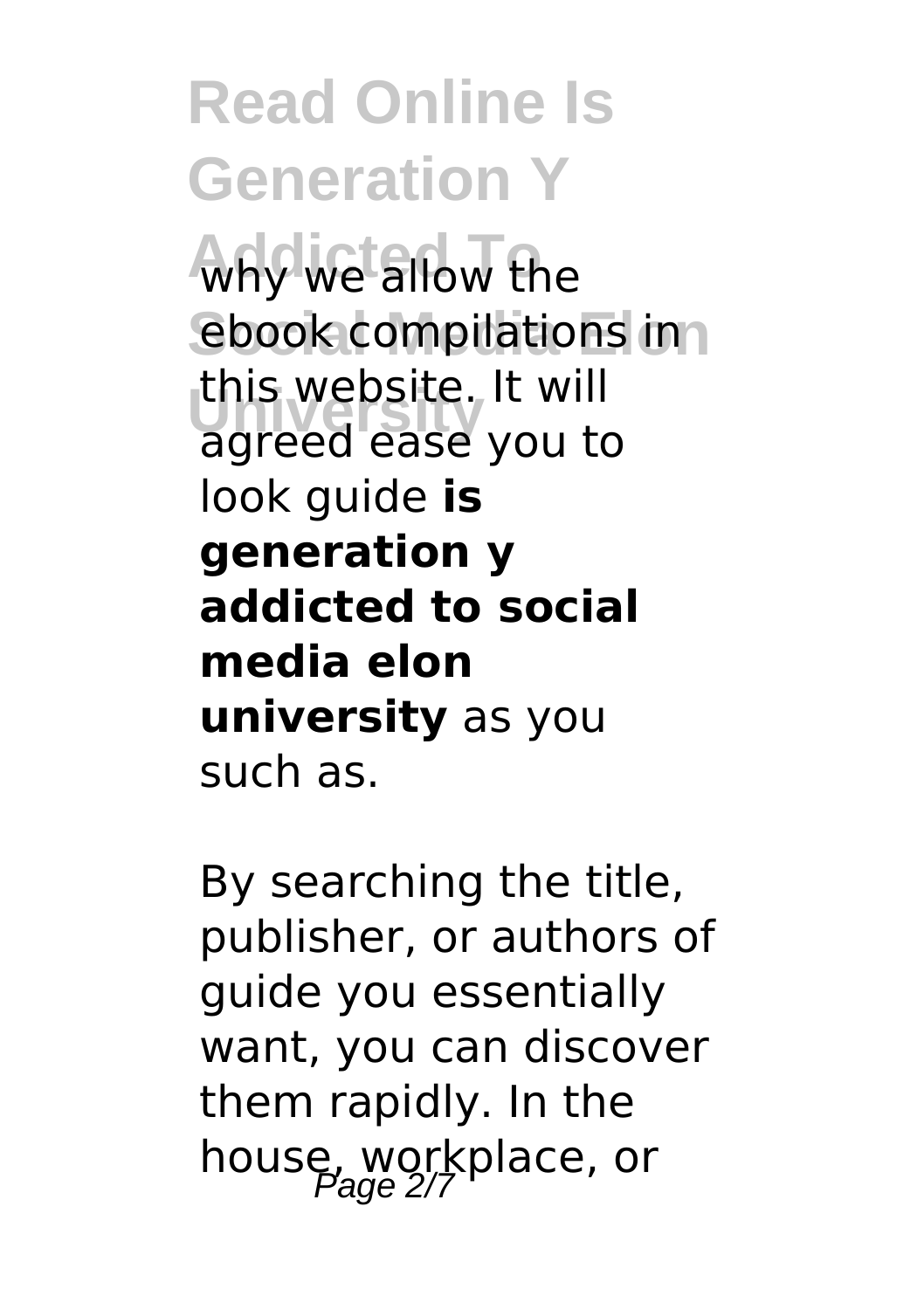**Read Online Is Generation Y** perhaps in your method can be every n **University** connections. If you best area within net endeavor to download and install the is generation y addicted to social media elon university, it is very easy then, previously currently we extend the belong to to purchase and make bargains to download and install is generation y addicted to social media elon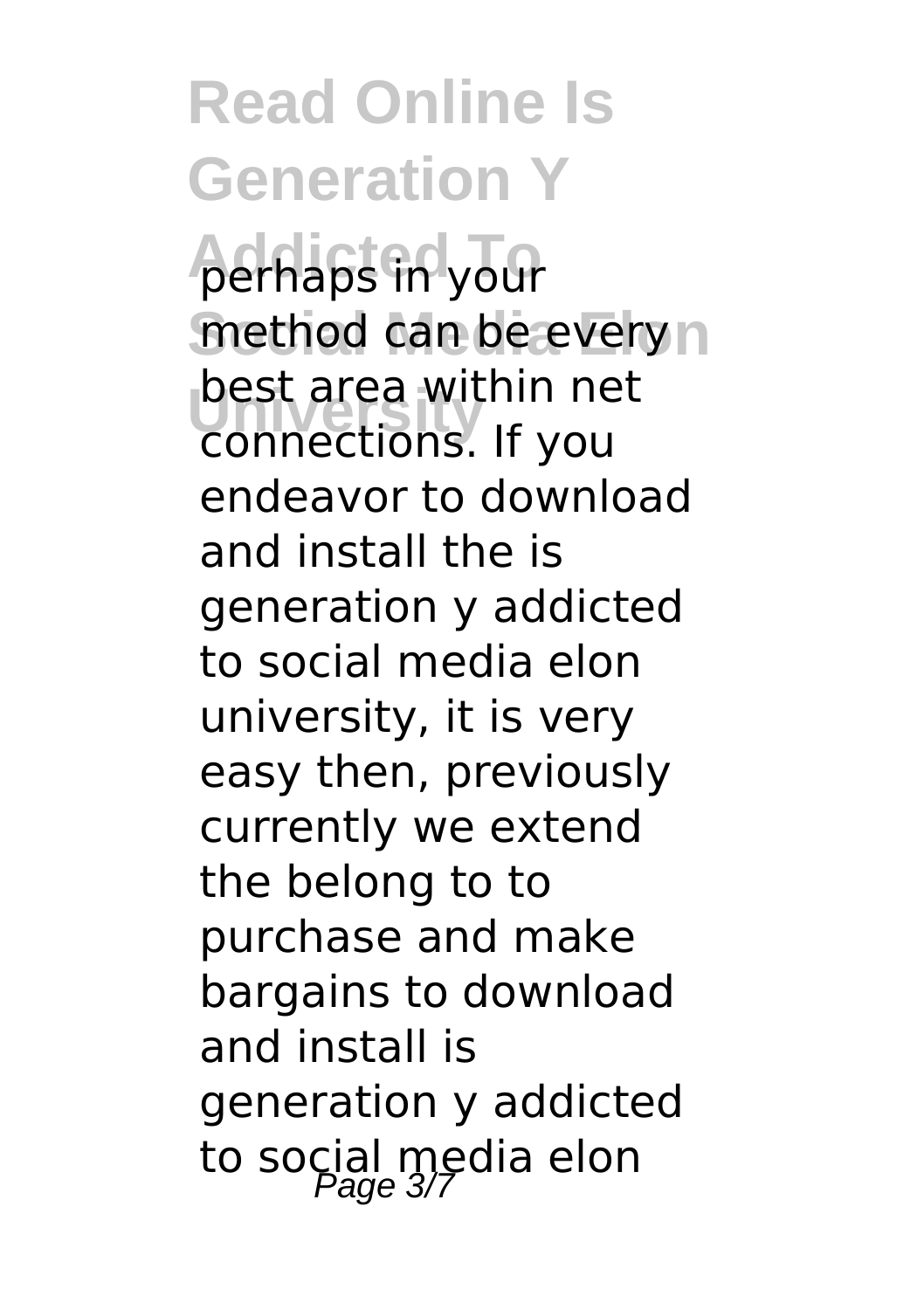## **Read Online Is Generation Y Aniversity therefore** Simple! Media Elon

**University** team is well motivated and most have over a decade of experience in their own areas of expertise within book service, and indeed covering all areas of the book industry. Our professional team of representatives and agents provide a complete sales service supported by our inhouse marketing and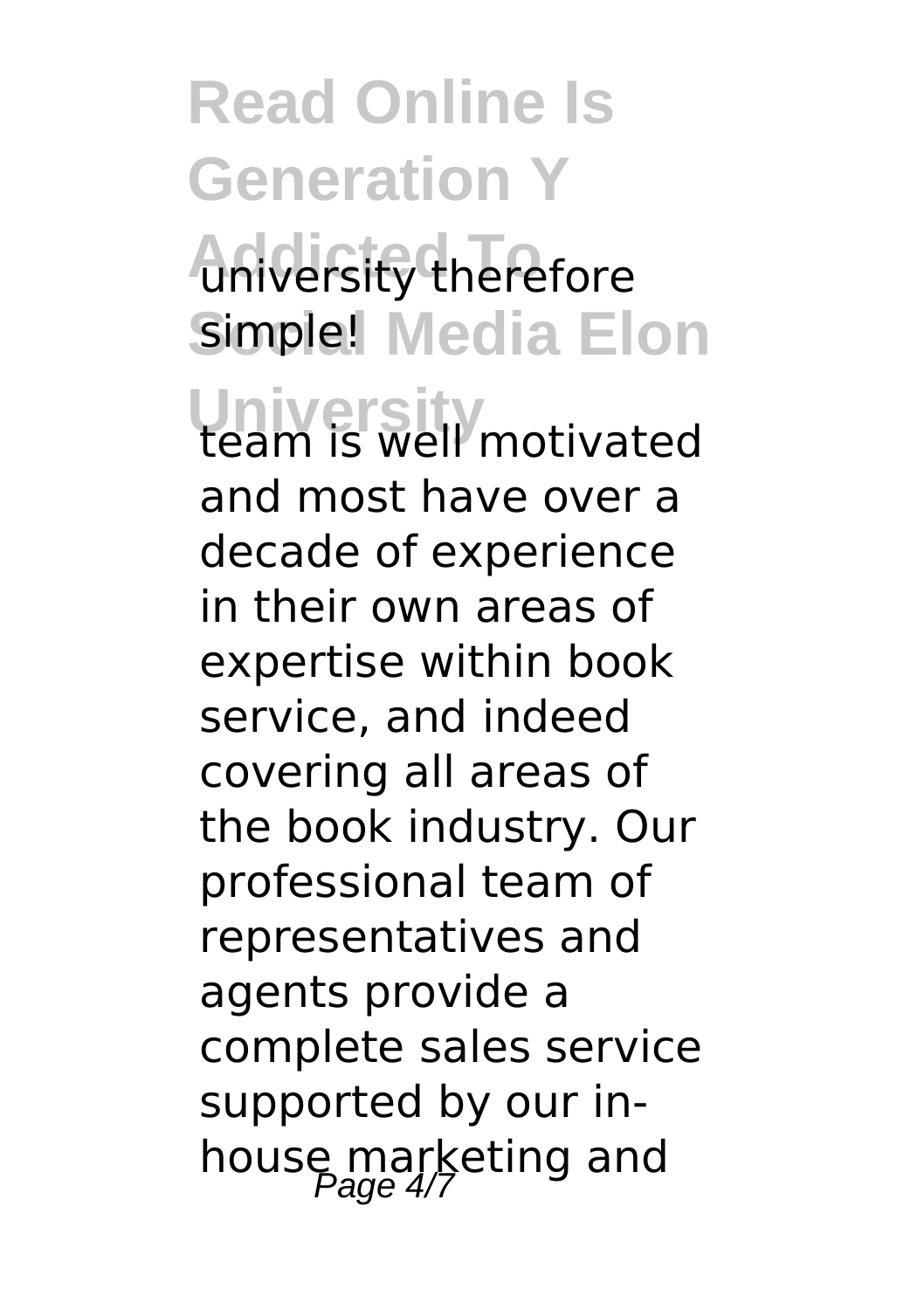**Read Online Is Generation Y promotions team. Social Media Elon University Addicted To Is Generation Y** Find 28 ways to say ADDICTED, along with antonyms, related words, and example sentences at Thesaurus.com, the world's most trusted free thesaurus.

## **ADDICTED Synonyms: 28 Synonyms & Antonyms for**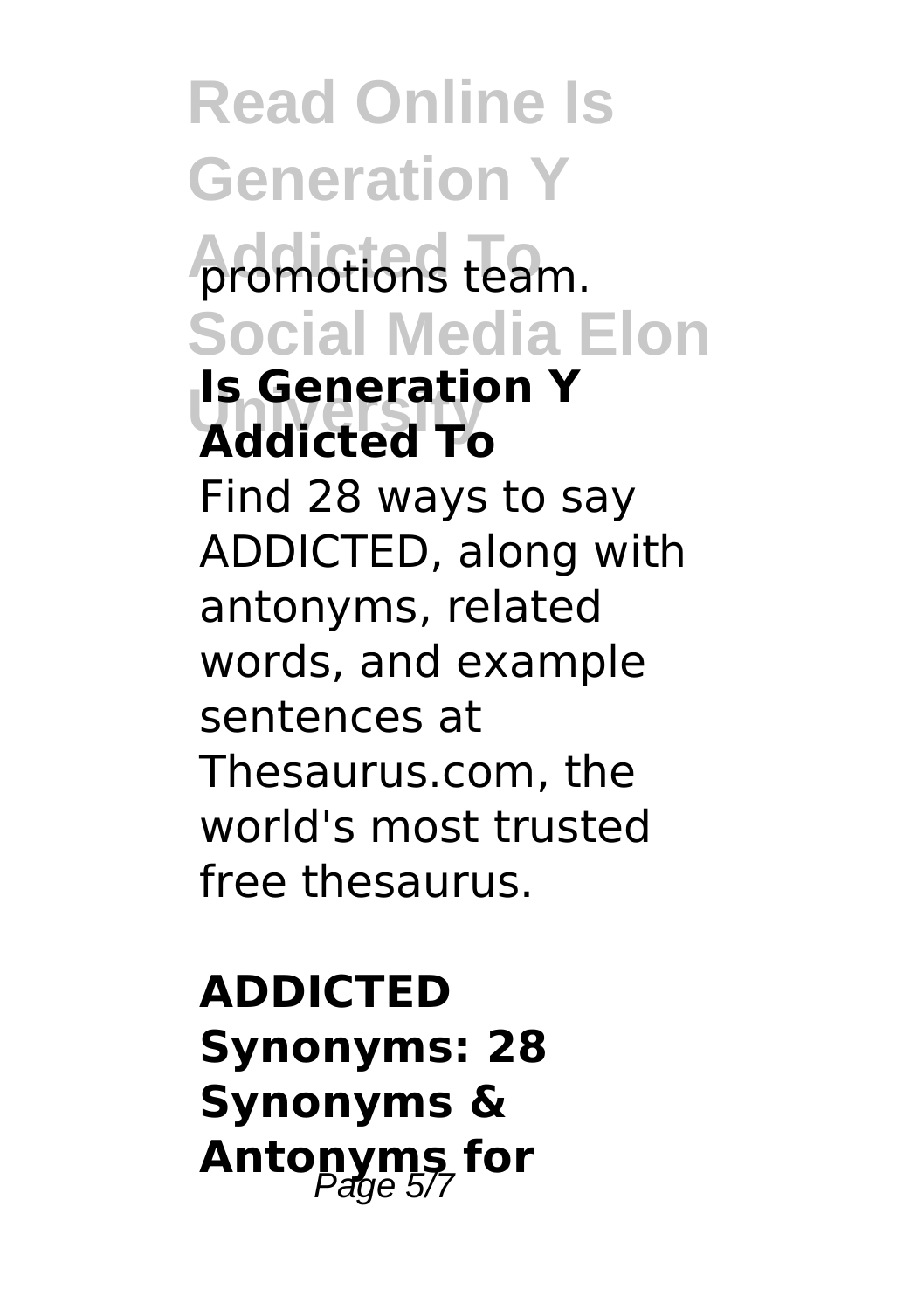**Read Online Is Generation Y Addicted To ADDICTED - Shesaurus.com**Elon **University** remains a substantial Tobacco addiction problem in the United States and worldwide. Of those individuals who have ever tried smoking, about onethird become daily smokers (USDHHS 1994, p. 67). Of those smokers who try to quit, less than 5 percent are successful at any one time (Centers for Disease